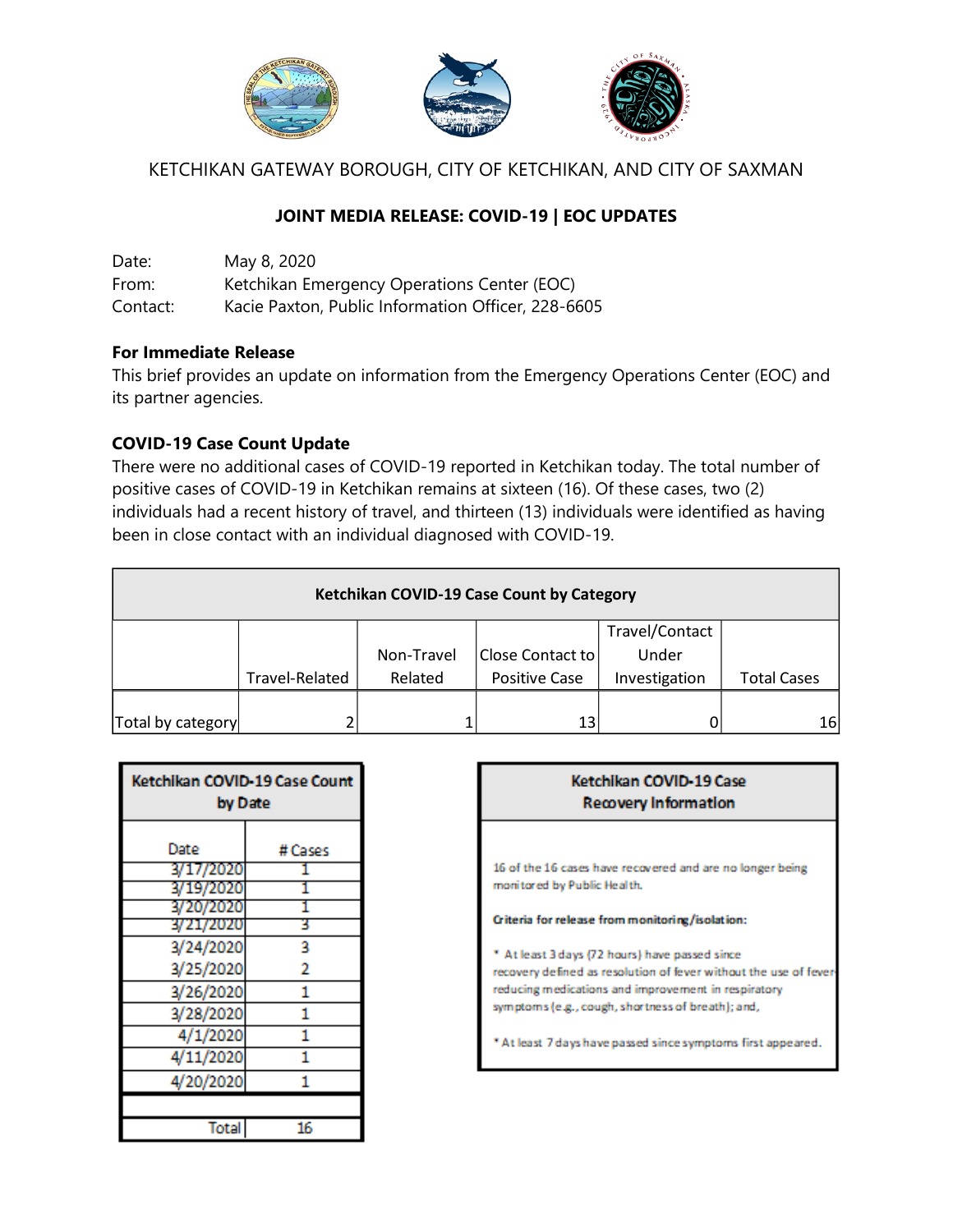# **COVID-19 Testing Update**

535 tests have been conducted for COVID-19 in Ketchikan, with the following results:

| <b>Tests Conducted</b> | <b>Positive Results</b> | <b>Negative Results</b> | <b>Pending Results</b> |
|------------------------|-------------------------|-------------------------|------------------------|
| 535                    | 16                      | 504                     | 15                     |



| If you experience any symptoms of<br>COVID-19, contact your regular provider | <b>Testing capacity:</b>  |        |
|------------------------------------------------------------------------------|---------------------------|--------|
| or our testing hotline at                                                    | <b>Current Test kits:</b> | 1,613  |
| 247-TEST (8378)                                                              | Test kits on order:       | 10,000 |

# **Ketchikan Personal Protective Equipment (PPE) Inventory**

Ketchikan currently has the following PPE equipment available, with additional equipment on order:

| <b>Current Inventory</b>      | Quantity |
|-------------------------------|----------|
| N95 Masks (ea)                | 1181     |
| Surgical Masks (ea)           | 42949    |
| Masks with Face Shields       | 2077     |
| Goggles (ea)                  | 115      |
| Exam Gloves (bx 100)          | 912      |
| Gowns (ea)                    | 1256     |
| Gowns heavy duty (ea)         | 3        |
| Gowns Kit, full isolation     | 4        |
| Hoods                         | 16       |
| PAPR (ea)                     | 33       |
| PAPR Hoods (ea)               | 115      |
| Hand Sanitizer (4oz bottle)   | 1757     |
| Hand Sanitizer (8oz bottle)   | 80       |
| Hand Sanitizer (16oz pump)    | 24       |
| Hand Sanitizer pump bottle    | 28       |
| Alcohol Prep Pads (ea)        | 34415    |
| Sanitation Wipes (containers) | 483      |
| Cloth face masks              | 20       |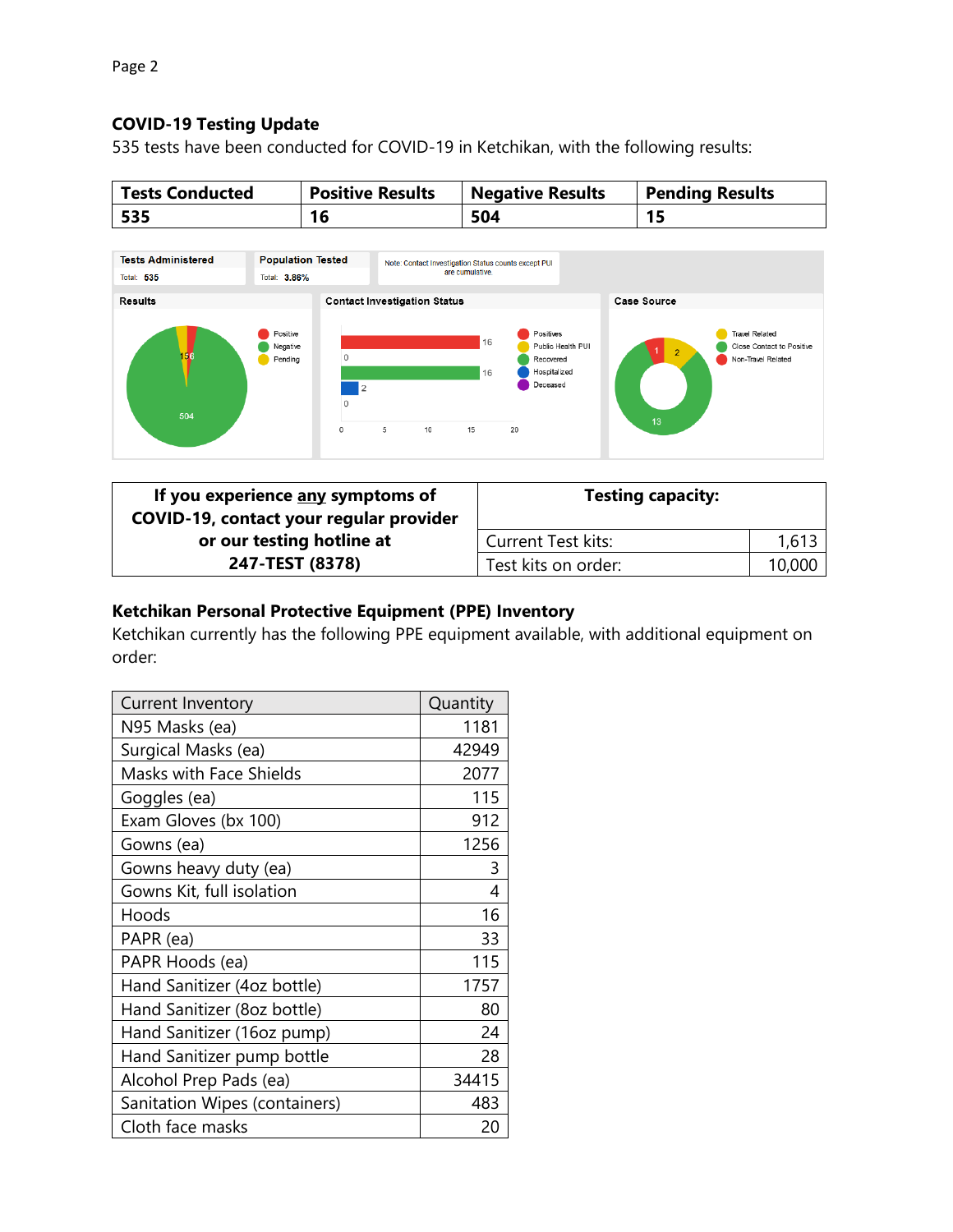### **Drive-Up Testing Clinic**

As provided in our earlier press release, the Ketchikan EOC, along with Creekside Family Health and Public Health, is hosting a free drive-up COVID-19 testing clinic on May 12, 13, and 14. The clinic will be offered from 10 a.m. to 3:00 p.m. at Berth 3.

This free testing clinic is offered to anyone who has any COVID-19 symptoms, no matter how minor. We encourage anyone with any of these symptoms to seek testing:

 Cough, chills, difficulty breathing, diminished sense of taste or smell, diarrhea, fatigue, fever, headache, muscle/joint aches, nausea/vomiting, rash, runny nose, or sore throat.

Pre-test screening will occur on site, or people can be screened in advance by calling **247-TEST.**

To participate in the testing:

- Wear a mask or face covering
- Adults will need to have a current photo i.d.
- One household per vehicle
- Screening and testing is performed in the safety of your own vehicle

Cars will turn onto the Berth at the traffic signal at the Dock and Front Street intersection, then proceed north toward the Berth 3 pavilion. Follow the cones provided that will direct traffic flow. You will not have to get out of your car. The test will be conducted by local health providers who are following health and safety protocol. Samples collected are expected to have results received in approximately 72 hours.

### **Hand Sanitizer Refill Stations**

The EOC, with assistance from the City of Ketchikan Public Works Department, has procured and developed a quantity of hand sanitizer that is available for the public. The hand sanitizer solution is a "no-frills" formula. It is not a thick gel, and it is not fragranced, but it is highly effective for killing germs. Gallon-sized refill containers have been set up at the following locations:

- Ketchikan Police Department
- KPU Customer Service in the Plaza
- Saxman Community Center
- North Tongass Fire Department Station 8 (Mile 13 North Tongass Hwy)

As additional facilities become open to the public, additional refill stations will be established.

### **Borough and City Facility Updates**

City and Borough staff are closely following the Governor's mandates and applying protocol for social distancing and safety precautions prior to opening facilities. Staff is working on obtaining necessary supplies and personal protective equipment (PPE), including face masks, in order to be able to open to the public. Many services continue to be offered via telephone, internet, and mail. For services that cannot be provided through telephone, internet, or mail, plans are being implemented for providing those services through a phased-in public opening following the current safety guidelines.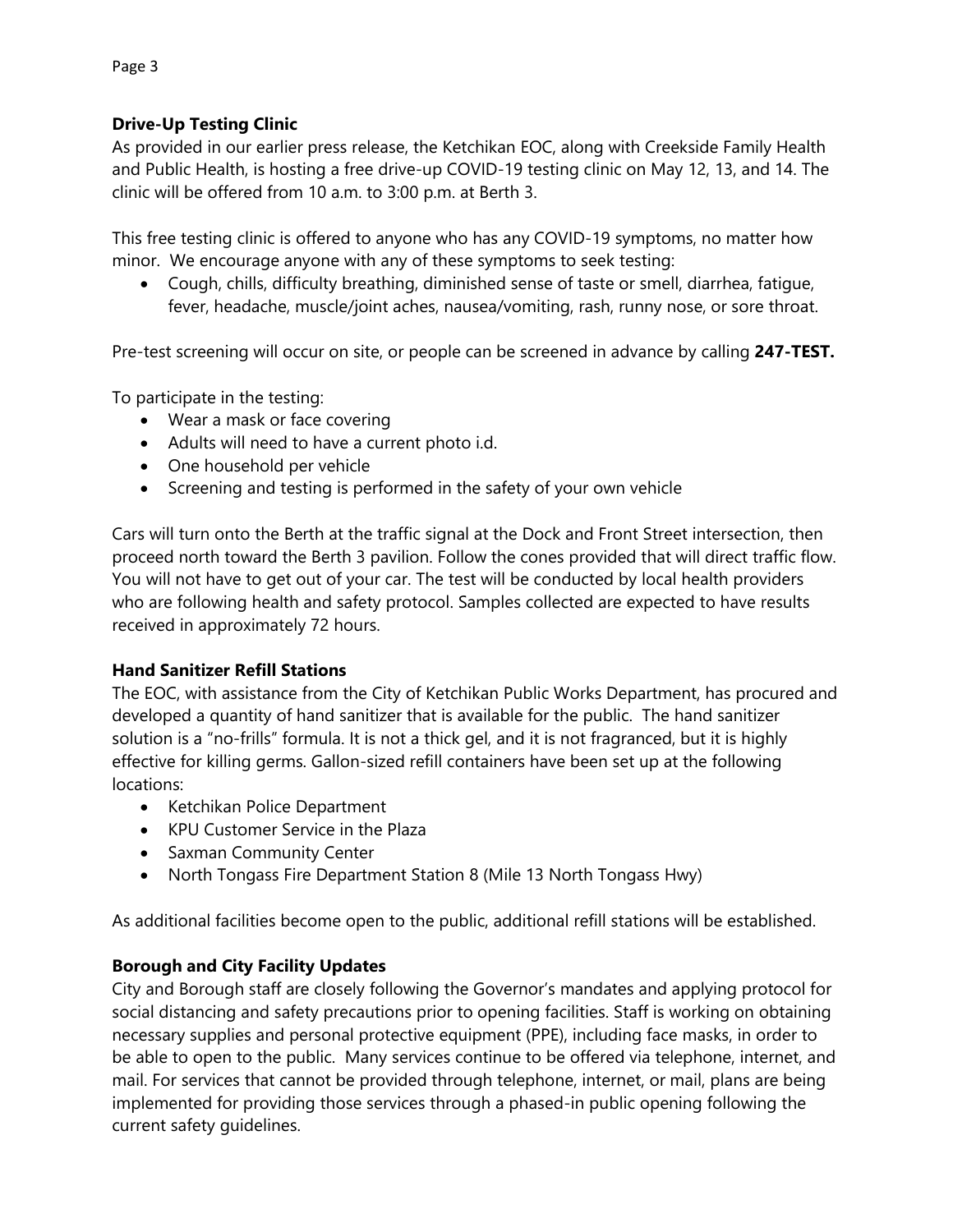**Ketchikan City Hall and the Borough White Cliff Building** are currently physically closed to the public with services being provided via phone, internet, and mail. Once PPEs have been obtained and social distancing protocols established, the buildings will be opened to the public.

**The Borough Transit Program** is working on revising protocols in response to the Phase 2 guidelines. Once the revisions have been established, the bus ridership capacity may be able to be increased.

**The Gateway Recreation Center** has been working to establish protocols following the Phase 2 guidance. The center is expected to open with limited services beginning Wednesday May 13<sup>th</sup>. The track, cardio room, and weight rooms will be open with strict adherence to social distancing and personal hygiene guidelines. The Recreation Department will provide specific instruction on that opening.

**The Gateway Aquatic Center** will also be open on May 13<sup>th</sup> following Phase 2 guidance. The pools will be open for lap swims and fitness swims only. More information will be announced through the Recreation Department.

**Playgrounds within the Borough** have been opened effective 5:00 p.m. on May 8, 2020. The following playgrounds are now open:

- All school playgrounds including Houghtaling Elementary, Valley Park, Point Higgins Elementary, and Fawn Mountain Elementary.
- Public playgrounds including Grant Street Park, Monroe Street Tot Lot, Triangle Park, Raven Street Park, and the Rotary Beach playground.
- Skate Park located on Schoenbar Avenue.

Families are reminded to follow social distancing guidelines by staying six feet apart from nonhousehold members, wear cloth face coverings, and take individual responsibility for proper self hygiene including frequent hand washing and use of hand sanitizer.

**Borough fields** are open to use by families with strict adherence to current social distancing guidelines. Families are reminded to follow social distancing guidelines by staying six feet apart from non-household members, wear cloth face coverings, and take individual responsibility for proper self hygiene including frequent hand washing and use of hand sanitizer. Borough staff is awaiting further guidance from the State regarding use of fields by sports teams. That guidance is expected this weekend.

### **Take it Slow and Practice Social Distancing**

As businesses and service providers start to open up, remember to take things slow. In order to continue to flatten the curve and slow the spread of COVID-19, it is important that we all take measured steps in changing our routines. We urge the community to take it slow and continue to practice safe social distancing. Please remember to:

- Stay home if you are sick.
- Wear cloth masks in public.
- Stay at least six feet away from others in public settings.